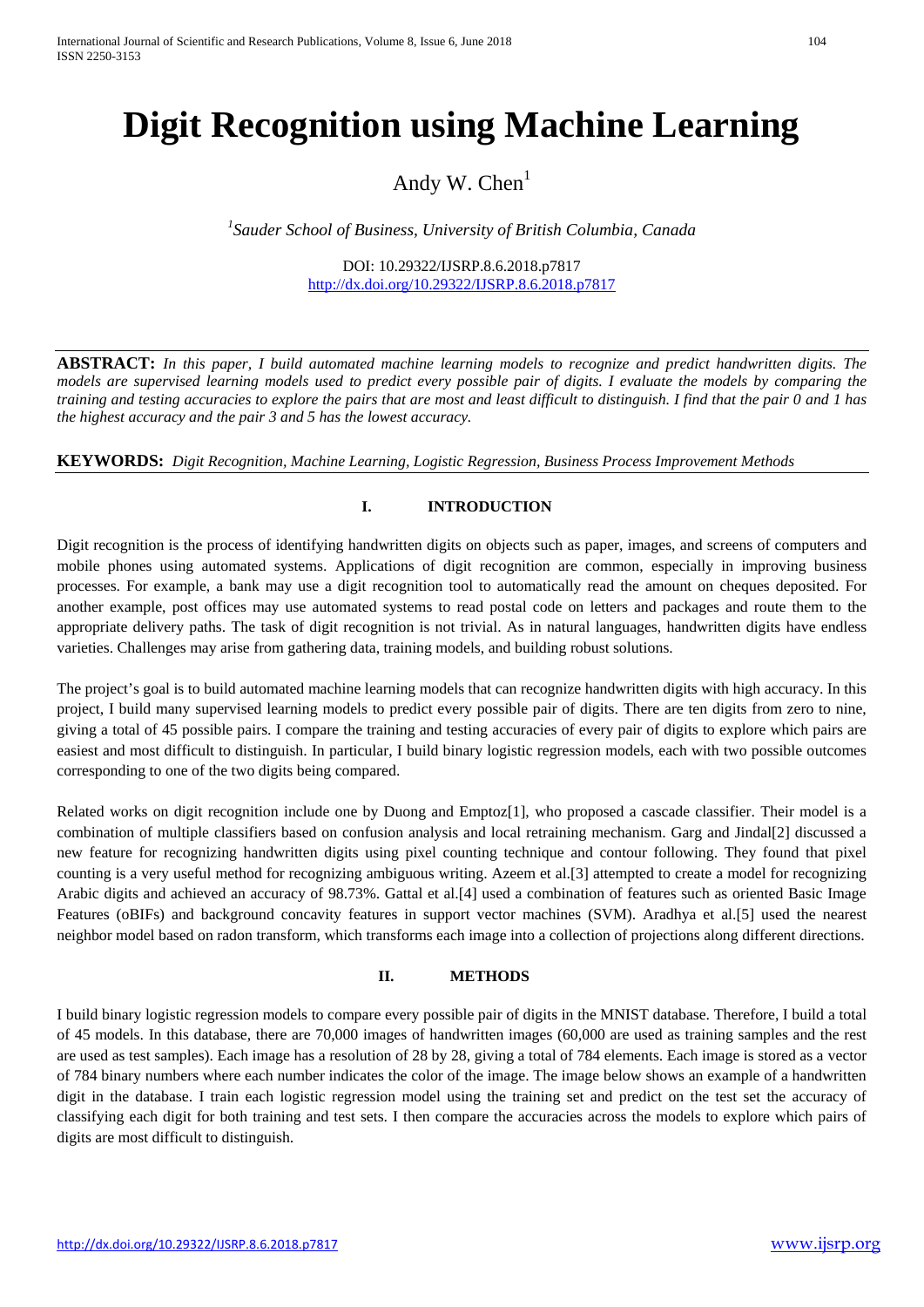

Figure 1. Example of a handwritten digit in the database

## **III. RESULTS AND DISCUSSION**

For each binary logistic regression model, I calculate the accuracy on the training and test set. Table 1 below shows the plot of training and test accuracies for each pair of digits. The results for training data shows that pair 0 and 1 are the easiest to identify, with an accuracy of 99.3%, while pair 3 and 5 are most difficult to distinguish with an accuracy of 80.6%. Figure 2 shows examples of a true positive, true negative, false positive, and false negative for pair 0 and 1. Figure 3 shows examples of a true positive, true negative, false positive, and false negative for pair 3 and 5. For test data, I got the same results. Pair 0 and 1 is the least difficult to identify, with an accuracy of 99.5%, while pair 3 and 5 is most difficult to distinguish with an accuracy of 81.4%. Figure 4 shows examples of a true positive, true negative, false positive, and false negative for pair 0 and 1. Figure 5 shows examples of a true positive, true negative, false positive, and false negative for pair 3 and 5.

| Digit 1          | Digit 2        | <b>Training Accuracy</b> | <b>Test Accuracy</b> |
|------------------|----------------|--------------------------|----------------------|
| $\theta$         | 1              | 99.3%                    | 99.5%                |
| $\overline{0}$   | $\overline{c}$ | 94.7%                    | 94.9%                |
| $\boldsymbol{0}$ | $\overline{3}$ | 91.4%                    | 91.7%                |
| $\boldsymbol{0}$ | $\overline{4}$ | 93.8%                    | 93.9%                |
| $\boldsymbol{0}$ | 5              | 92.6%                    | 93.9%                |
| $\boldsymbol{0}$ | 6              | 94.5%                    | 94.1%                |
| $\boldsymbol{0}$ | $\overline{7}$ | 96.6%                    | 96.0%                |
| $\overline{0}$   | $\overline{8}$ | 97.4%                    | 97.4%                |
| $\boldsymbol{0}$ | 9              | 98.5%                    | 98.3%                |
| $\mathbf{1}$     | $\overline{2}$ | 96.3%                    | 95.3%                |
| $\mathbf{1}$     | $\overline{3}$ | 97.9%                    | 98.8%                |
| $\mathbf{1}$     | 4              | 97.3%                    | 97.6%                |
| $\mathbf{1}$     | $\overline{5}$ | 96.1%                    | 96.6%                |
| $\overline{1}$   | $\overline{6}$ | 99.1%                    | 99.2%                |
| $\mathbf{1}$     | $\overline{7}$ | 96.4%                    | 95.9%                |
| $\mathbf{1}$     | 8              | 92.4%                    | 92.8%                |
| $\overline{1}$   | 9              | 97.9%                    | 98.0%                |
| $\overline{2}$   | $\overline{3}$ | 92.8%                    | 92.9%                |
| $\frac{2}{2}$    | $\overline{4}$ | 93.8%                    | 93.3%                |
|                  | $\overline{5}$ | 94.2%                    | 95.1%                |
| $\overline{2}$   | 6              | 95.6%                    | 95.7%                |
| $\overline{2}$   | 7              | 95.9%                    | 95.8%                |
| $\overline{2}$   | $\overline{8}$ | 90.0%                    | 90.2%                |
| $\overline{2}$   | 9              | 96.9%                    | 96.7%                |
| $\overline{3}$   | $\overline{4}$ | 97.3%                    | 98.3%                |
| $\overline{3}$   | 5              | 80.6%                    | 81.4%                |
| $\overline{3}$   | 6              | 96.6%                    | 97.0%                |
| $rac{3}{3}$      | $\overline{7}$ | 95.6%                    | 95.6%                |
|                  | 8              | 92.9%                    | 93.5%                |
| $\overline{3}$   | 9              | 96.7%                    | 96.8%                |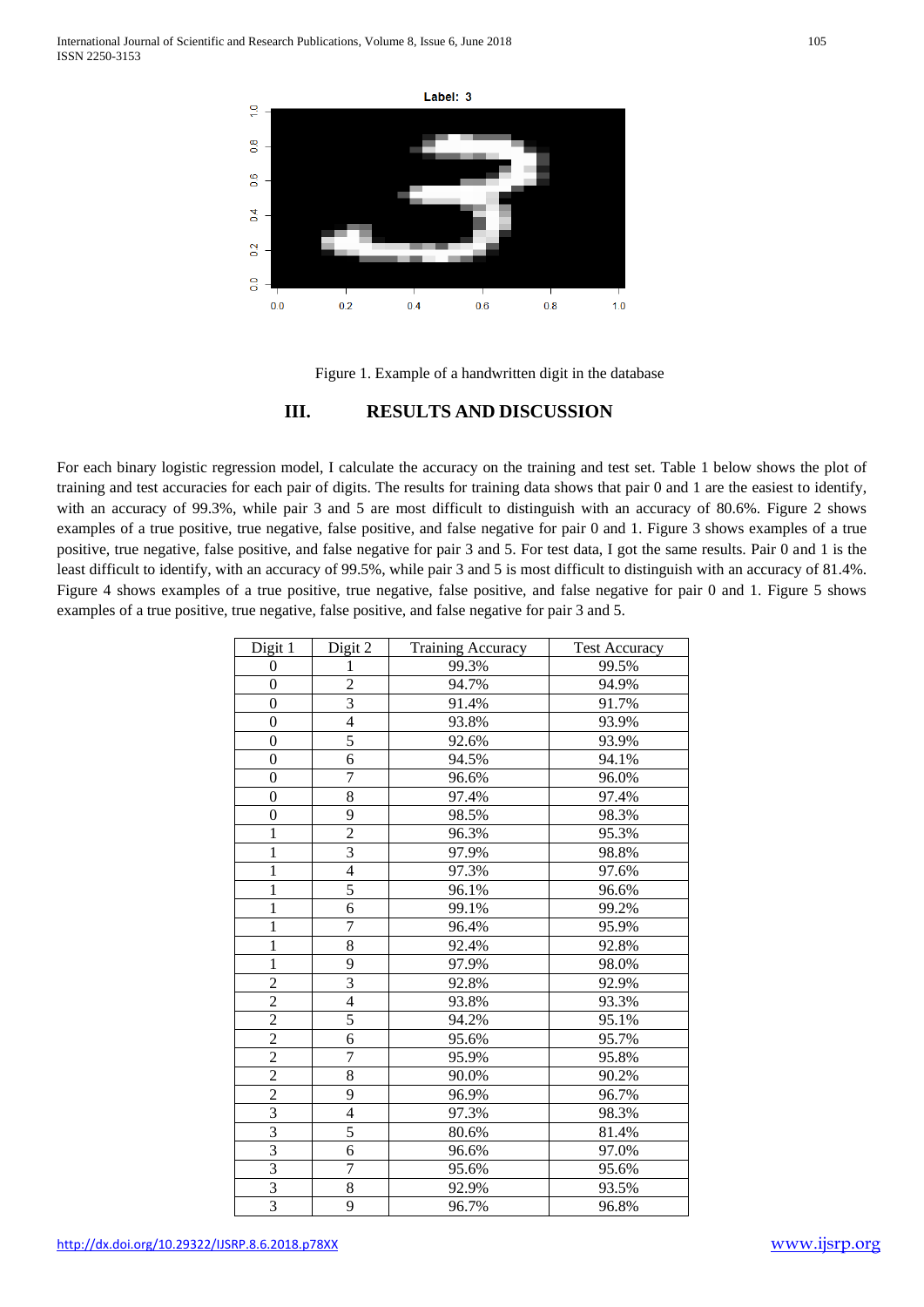| 4              | 5 | 97.3% | 97.3% |
|----------------|---|-------|-------|
| 4              | 6 | 91.4% | 91.4% |
| 4              | 7 | 96.5% | 96.8% |
| 4              | 8 | 94.8% | 94.8% |
| $\overline{4}$ | 9 | 87.6% | 87.6% |
| 5              | 6 | 91.5% | 91.6% |
| 5              | 7 | 96.9% | 96.2% |
| 5              | 8 | 89.6% | 88.8% |
| 5              | 9 | 93.8% | 94.4% |
| 6              | 7 | 99.0% | 99.2% |
| 6              | 8 | 93.8% | 94.4% |
| 6              | 9 | 95.1% | 94.1% |
| 7              | 8 | 96.3% | 95.9% |
| 7              | 9 | 90.4% | 90.6% |
| 8              | 9 | 93.4% | 93.0% |





Figure 2. True positive, true negative, false positive, and false negative predictions for 0 and 1 (Training Set).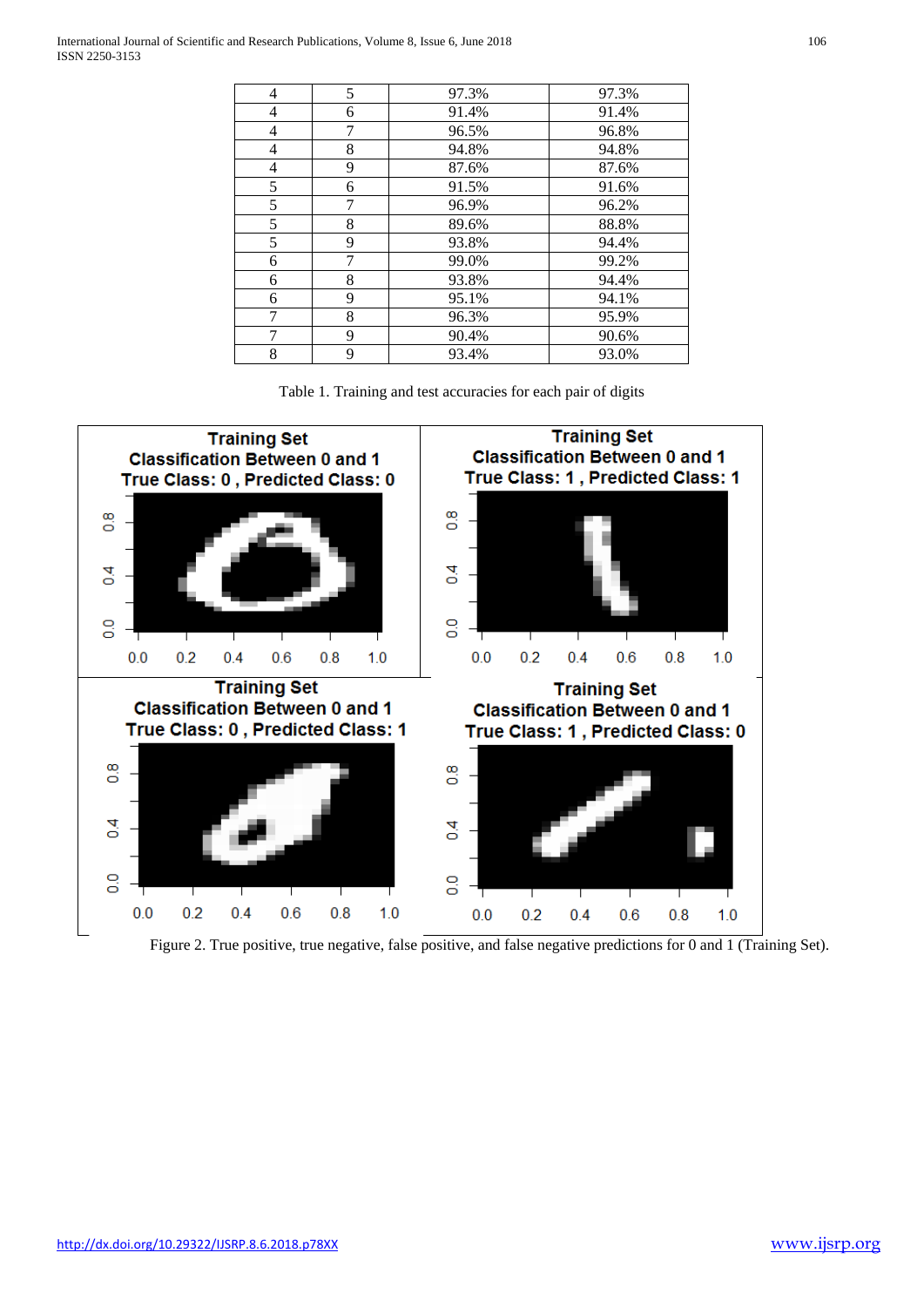

Figure 4. True positive, true negative, false positive, and false negative predictions for 0 and 1 (Test Set).

 $0.2$ 

 $0.4$ 

 $0.6$ 

 $0.8$ 

 $1.0$ 

4  $\Box$ 

 $\frac{0}{0}$ 

 $0.0$